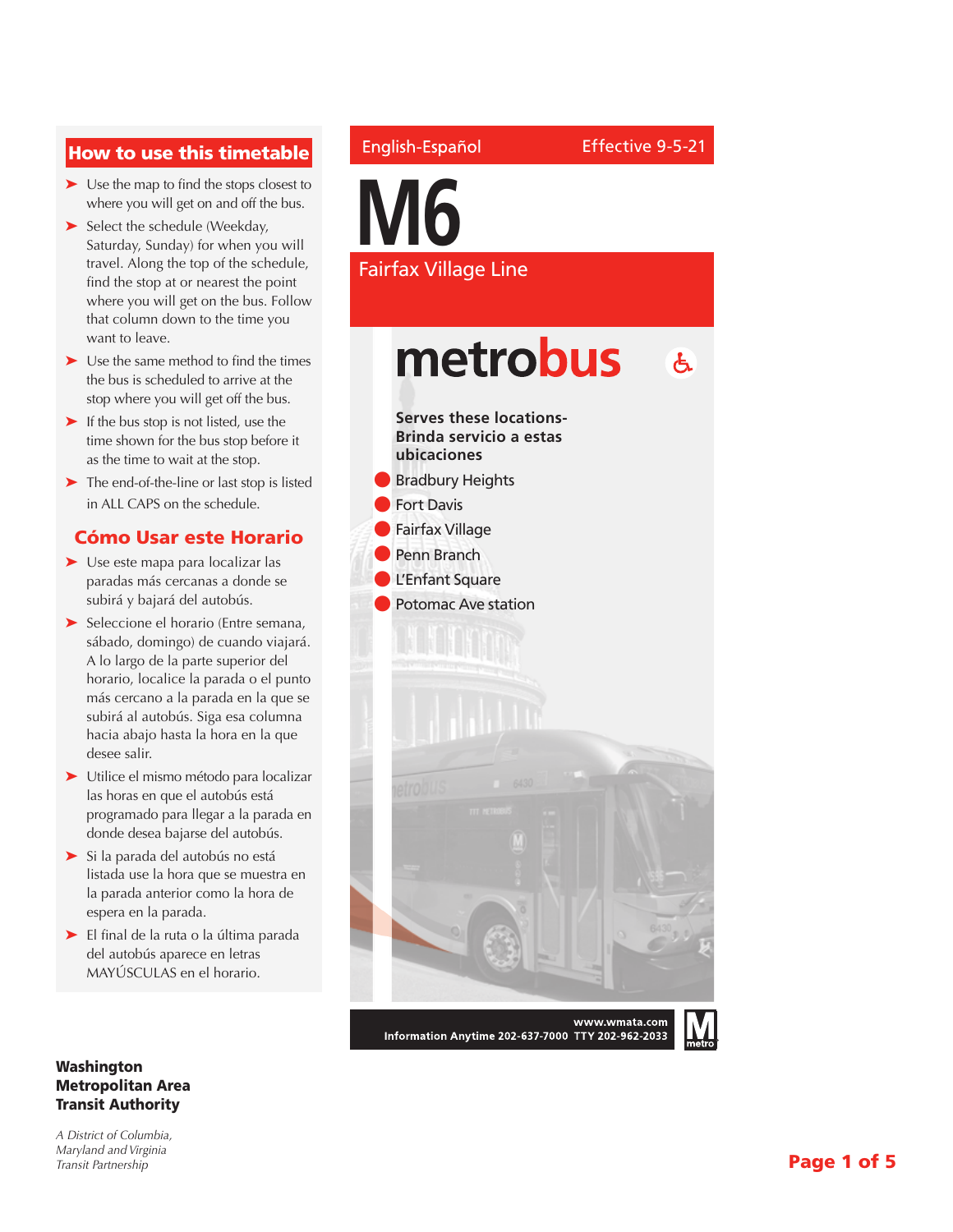# **M6** Fairfax Village Line

# **Effective Sunday, September 5, 2021**

**A partir del domingo, 5 de septiembre de 2021**

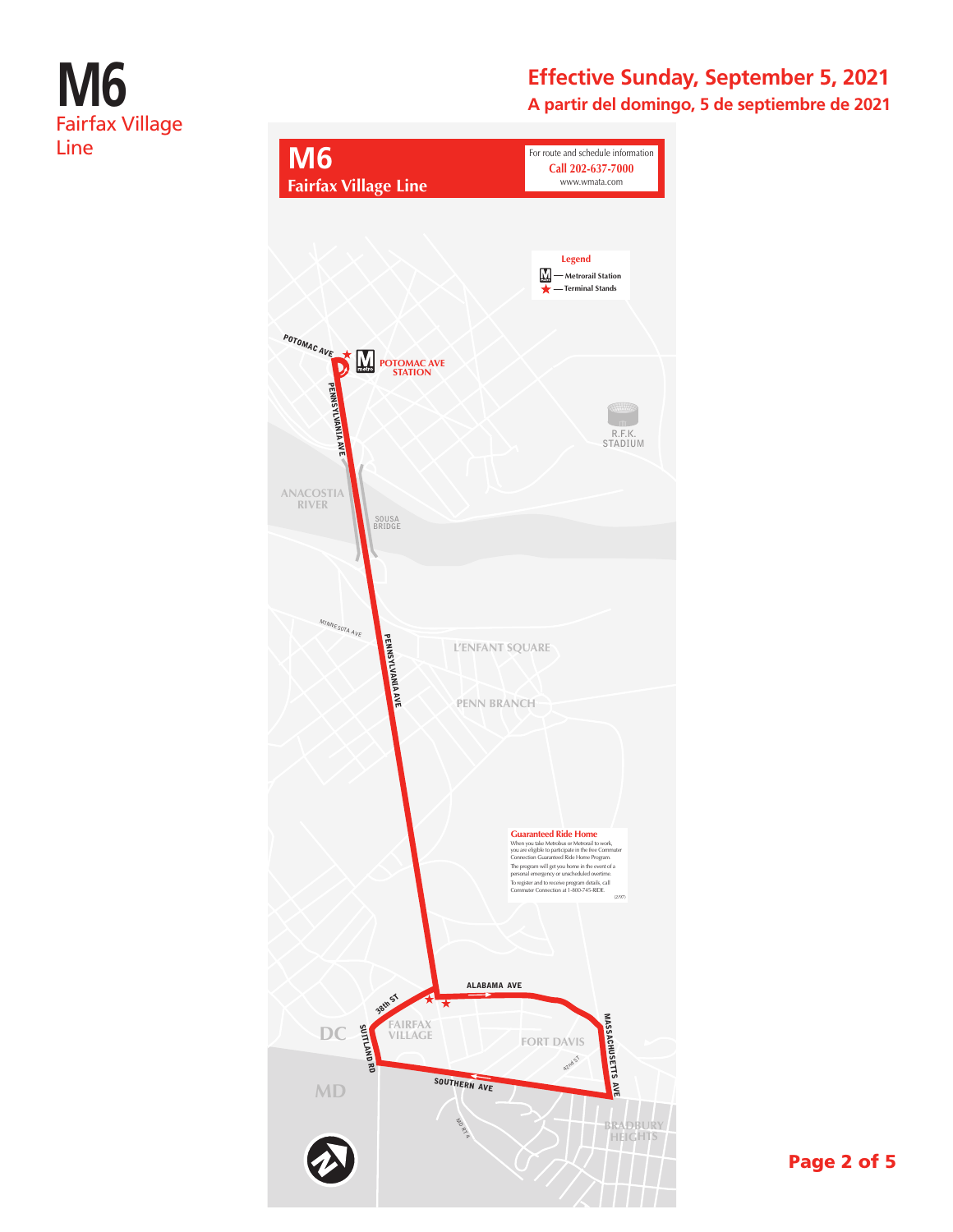# **M6** Fairfax Village Line

**Eastbound To** 

## **Effective Sunday, September 5, 2021**

**A partir del domingo, 5 de septiembre de 2021**

#### **Westbound To Potomac Ave. station**

| <b>Fairfax Village</b>           |                                                           |                                                       | <b>Potomac Ave. station</b>                                       |                                  |                                                                |                                                               |                                                         |                                                       |                                                           |
|----------------------------------|-----------------------------------------------------------|-------------------------------------------------------|-------------------------------------------------------------------|----------------------------------|----------------------------------------------------------------|---------------------------------------------------------------|---------------------------------------------------------|-------------------------------------------------------|-----------------------------------------------------------|
|                                  | <b>Monday thru Friday - Lunes a viernes</b>               |                                                       |                                                                   |                                  |                                                                | <b>Monday thru Friday - Lunes a viernes</b>                   |                                                         |                                                       |                                                           |
| Route<br>Number                  | Potomac<br>Ave. &<br>14th St. SE<br>(Potomac<br>Ave)<br>M | Pa. &<br>Minn.<br>Aves.<br>SE<br>(L'Enfant<br>Square) | Alabama<br>&<br>Pa.<br>Aves.<br>SE<br>(FAIRFAX<br><b>VILLAGE)</b> | Route<br>Number                  | <b>Alabama</b><br>&<br>Pa.<br>Aves. SE<br>(Fairfax<br>Village) | Southern<br>Ave. &<br>42nd St.<br>SE<br>(Bradbury<br>Heights) | 38th St.<br>&<br>Pa. Ave.<br>SE<br>(Fairfax<br>Village) | Pa. &<br>Minn.<br>Aves.<br>SE<br>(L'Enfant<br>Square) | Potomac<br>Ave. &<br>14th St. SE<br>(POTOMAC<br>AVE)<br>M |
|                                  | <b>AM Service - Servicio matutino</b>                     |                                                       |                                                                   |                                  |                                                                | <b>AM Service - Servicio matutino</b>                         |                                                         |                                                       |                                                           |
| M <sub>6</sub><br>M <sub>6</sub> | 5:30<br>6:00                                              | 5:32<br>6:02                                          | 5:37<br>6:07                                                      | M <sub>6</sub><br>M <sub>6</sub> | 5:37                                                           | 5:42                                                          | 5:49                                                    | 5:55                                                  | 5:57                                                      |
| M <sub>6</sub>                   | 6:15                                                      | 6:17                                                  | 6:22                                                              | M <sub>6</sub>                   | 5:52<br>6:07                                                   | 5:57<br>6:12                                                  | 6:04<br>6:19                                            | 6:13<br>6:28                                          | 6:15<br>6:30                                              |
| M <sub>6</sub>                   | 6:30                                                      | 6:32                                                  | 6:37                                                              | M <sub>6</sub>                   | 6:22                                                           | 6:27                                                          | 6:34                                                    | 6:43                                                  | 6:45                                                      |
| M <sub>6</sub>                   | 6:45                                                      | 6:47                                                  | 6:52                                                              | M <sub>6</sub>                   | 6:37                                                           | 6:42                                                          | 6:49                                                    | 7:01                                                  | 7:03                                                      |
| M <sub>6</sub><br>M <sub>6</sub> | 7:00<br>7:15                                              | 7:03<br>7:18                                          | 7:09<br>7:24                                                      | M <sub>6</sub>                   | 6:52                                                           | 6:57                                                          | 7:04                                                    | 7:16                                                  | 7:18                                                      |
| M <sub>6</sub>                   | 7:30                                                      | 7:33                                                  | 7:39                                                              | M <sub>6</sub><br>M <sub>6</sub> | 7:09<br>7:24                                                   | 7:14<br>7:29                                                  | 7:21<br>7:36                                            | 7:33<br>7:48                                          | 7:35<br>7:50                                              |
| M <sub>6</sub>                   | 7:45                                                      | 7:49                                                  | 7:55                                                              | M <sub>6</sub>                   | 7:39                                                           | 7:44                                                          | 7:51                                                    | 8:03                                                  | 8:05                                                      |
| M <sub>6</sub>                   | 8:00                                                      | 8:04                                                  | 8:10                                                              | M <sub>6</sub>                   | 7:55                                                           | 8:00                                                          | 8:07                                                    | 8:19                                                  | 8:21                                                      |
| M <sub>6</sub>                   | 8:15                                                      | 8:19                                                  | 8:25                                                              | M <sub>6</sub>                   | 8:10                                                           | 8:15                                                          | 8:22                                                    | 8:29                                                  | 8:31                                                      |
| M <sub>6</sub><br>M <sub>6</sub> | 8:30<br>8:50                                              | 8:34<br>8:54                                          | 8:40<br>9:00                                                      | M <sub>6</sub>                   | 8:25                                                           | 8:30                                                          | 8:37                                                    | 8:44                                                  | 8:46                                                      |
| M <sub>6</sub>                   | 9:10                                                      | 9:14                                                  | 9:20                                                              | M <sub>6</sub><br>M <sub>6</sub> | 8:40<br>9:00                                                   | 8:45<br>9:05                                                  | 8:52<br>9:12                                            | 8:59<br>9:19                                          | 9:01<br>9:21                                              |
| M <sub>6</sub>                   | 9:30                                                      | 9:34                                                  | 9:40                                                              | M <sub>6</sub>                   | 9:20                                                           | 9:25                                                          | 9:32                                                    | 9:39                                                  | 9:41                                                      |
| M <sub>6</sub>                   | 9:50                                                      | 9:54                                                  | 10:00                                                             | M <sub>6</sub>                   | 9:40                                                           | 9:45                                                          | 9:52                                                    | 9:59                                                  | 10:01                                                     |
| M <sub>6</sub>                   | 10:10                                                     | 10:14                                                 | 10:20                                                             | M <sub>6</sub>                   | 10:00                                                          | 10:04                                                         | 10:11                                                   | 10:18                                                 | 10:20                                                     |
| M <sub>6</sub><br>M <sub>6</sub> | 10:30<br>10:50                                            | 10:34<br>10:54                                        | 10:40<br>11:00                                                    | M <sub>6</sub>                   | 10:20                                                          | 10:24                                                         | 10:31                                                   | 10:38                                                 | 10:40                                                     |
| M <sub>6</sub>                   | 11:10                                                     | 11:14                                                 | 11:20                                                             | M <sub>6</sub><br>M <sub>6</sub> | 10:40<br>11:00                                                 | 10:44<br>11:04                                                | 10:51<br>11:11                                          | 10:58<br>11:18                                        | 11:00<br>11:20                                            |
| M <sub>6</sub>                   | 11:30                                                     | 11:34                                                 | 11:40                                                             | M <sub>6</sub>                   | 11:20                                                          | 11:24                                                         | 11:31                                                   | 11:38                                                 | 11:40                                                     |
| M <sub>6</sub>                   | 11:50                                                     | 11:54                                                 | 12:00                                                             | M <sub>6</sub>                   | 11:40                                                          | 11:44                                                         | 11:51                                                   | 11:58                                                 | 12:00                                                     |
| M <sub>6</sub>                   | <b>PM Service — Servicio vespertino</b><br>12:10          | 12:14                                                 | 12:20                                                             |                                  |                                                                | <b>PM Service - Servicio vespertino</b>                       |                                                         |                                                       |                                                           |
| M <sub>6</sub>                   | 12:30                                                     | 12:34                                                 | 12:40                                                             | M <sub>6</sub><br>M <sub>6</sub> | 12:00<br>12:20                                                 | 12:04<br>12:24                                                | 12:11<br>12:31                                          | 12:18<br>12:38                                        | 12:20<br>12:40                                            |
| M <sub>6</sub>                   | 12:50                                                     | 12:54                                                 | 1:00                                                              | M <sub>6</sub>                   | 12:40                                                          | 12:44                                                         | 12:51                                                   | 12:58                                                 | 1:00                                                      |
| M <sub>6</sub>                   | 1:10                                                      | 1:14                                                  | 1:20                                                              | M <sub>6</sub>                   | 1:00                                                           | 1:04                                                          | 1:11                                                    | 1:18                                                  | 1:20                                                      |
| M <sub>6</sub>                   | 1:30                                                      | 1:34                                                  | 1:40                                                              | M <sub>6</sub>                   | 1:20                                                           | 1:24                                                          | 1:31                                                    | 1:38                                                  | 1:40                                                      |
| M <sub>6</sub><br>M <sub>6</sub> | 1:50<br>2:10                                              | 1:54<br>2:14                                          | 2:00<br>2:20                                                      | M <sub>6</sub>                   | 1:40                                                           | 1:44                                                          | 1:51                                                    | 1:58                                                  | 2:00                                                      |
| M <sub>6</sub>                   | 2:30                                                      | 2:34                                                  | 2:40                                                              | M <sub>6</sub><br>M <sub>6</sub> | 2:00<br>2:20                                                   | 2:04<br>2:24                                                  | 2:11<br>2:31                                            | 2:18<br>2:38                                          | 2:20<br>2:40                                              |
| M <sub>6</sub>                   | 2:50                                                      | 2:54                                                  | 3:00                                                              | M <sub>6</sub>                   | 2:40                                                           | 2:44                                                          | 2:51                                                    | 2:58                                                  | 3:00                                                      |
| M <sub>6</sub>                   | 3:05                                                      | 3:12                                                  | 3:19                                                              | M <sub>6</sub>                   | 3:00                                                           | 3:05                                                          | 3:13                                                    | 3:19                                                  | 3:22                                                      |
| M <sub>6</sub><br>M <sub>6</sub> | 3:20<br>3:35                                              | 3:27<br>3:42                                          | 3:34<br>3:49                                                      | M <sub>6</sub>                   | 3:19                                                           | 3:24                                                          | 3:32                                                    | 3:38                                                  | 3:41                                                      |
| M <sub>6</sub>                   | 3:50                                                      | 3:57                                                  | 4:04                                                              | M <sub>6</sub><br>M <sub>6</sub> | 3:34                                                           | 3:39<br>3:54                                                  | 3:47                                                    | 3:53<br>4:08                                          | 3:56                                                      |
| M <sub>6</sub>                   | 4:05                                                      | 4:12                                                  | 4:19                                                              | M <sub>6</sub>                   | 3:49<br>4:04                                                   | 4:09                                                          | 4:02<br>4:17                                            | 4:23                                                  | 4:11<br>4:26                                              |
| M6                               | 4:20                                                      | 4:27                                                  | 4:34                                                              | M6                               | 4:19                                                           | 4:24                                                          | 4:32                                                    | 4:38                                                  | 4:41                                                      |
| M6                               | 4:20                                                      | 4:27                                                  | 4:34                                                              | M <sub>6</sub>                   | 4:34                                                           | 4:39                                                          | 4:47                                                    | 4:53                                                  | 4:56                                                      |
| M <sub>6</sub><br>M <sub>6</sub> | 4:35<br>4:50                                              | 4:42<br>4:57                                          | 4:49<br>5:04                                                      | M <sub>6</sub>                   | 4:49                                                           | 4:54                                                          | 5:02                                                    | 5:08                                                  | 5:11                                                      |
| M6                               | 5:05                                                      | 5:12                                                  | 5:19                                                              | M <sub>6</sub><br>M <sub>6</sub> | 5:04<br>5:19                                                   | 5:09<br>5:24                                                  | 5:17<br>5:32                                            | 5:23<br>5:38                                          | 5:26<br>5:41                                              |
| M <sub>6</sub>                   | 5:20                                                      | 5:27                                                  | 5:34                                                              | M <sub>6</sub>                   | 5:34                                                           | 5:39                                                          | 5:45                                                    | 5:51                                                  | 5:53                                                      |
| M6                               | 5:35                                                      | 5:42                                                  | 5:49                                                              | M <sub>6</sub>                   | 5:49                                                           | 5:54                                                          | 6:02                                                    | 6:08                                                  | 6:11                                                      |
| M <sub>6</sub><br>M6             | 5:50<br>6:05                                              | 5:57<br>6:10                                          | 6:04<br>6:16                                                      | M <sub>6</sub>                   | 6:04                                                           | 6:09                                                          | 6:15                                                    | 6:21                                                  | 6:23                                                      |
| M <sub>6</sub>                   | 6:20                                                      | 6:25                                                  | 6:31                                                              | M <sub>6</sub><br>M <sub>6</sub> | 6:16<br>6:31                                                   | 6:21<br>6:36                                                  | 6:27<br>6:42                                            | 6:33<br>6:48                                          | 6:35<br>6:50                                              |
| M6                               | 6:40                                                      | 6:45                                                  | 6:51                                                              | M <sub>6</sub>                   | 6:51                                                           | 6:56                                                          | 7:02                                                    | 7:08                                                  | 7:10                                                      |
| M <sub>6</sub>                   | 7:00                                                      | 7:05                                                  | 7:11                                                              | M <sub>6</sub>                   | 7:11                                                           | 7:16                                                          | 7:22                                                    | 7:28                                                  | 7:30                                                      |
| M6                               | 7:20                                                      | 7:24                                                  | 7:29                                                              | M <sub>6</sub>                   | 7:29                                                           | 7:34                                                          | 7:40                                                    | 7:46                                                  | 7:48                                                      |
| M <sub>6</sub><br>M6             | 7:40<br>8:00                                              | 7:44<br>8:04                                          | 7:49<br>8:09                                                      | M <sub>6</sub>                   | 7:49                                                           | 7:54                                                          | 8:00                                                    | 8:06                                                  | 8:08                                                      |
| M <sub>6</sub>                   | 8:20                                                      | 8:24                                                  | 8:29                                                              | M <sub>6</sub><br>M <sub>6</sub> | 8:09<br>8:29                                                   | 8:14<br>8:33                                                  | 8:20<br>8:39                                            | 8:26<br>8:43                                          | 8:28<br>8:45                                              |
| M6                               | 8:40                                                      | 8:44                                                  | 8:49                                                              | M <sub>6</sub>                   | 8:49                                                           | 8:53                                                          | 8:59                                                    | 9:03                                                  | 9:05                                                      |
| M <sub>6</sub>                   | 9:00                                                      | 9:04                                                  | 9:09                                                              | M <sub>6</sub>                   | 9:09                                                           | 9:13                                                          | 9:19                                                    | 9:23                                                  | 9:25                                                      |
| M6                               | 9:30                                                      | 9:34                                                  | 9:39                                                              | M <sub>6</sub>                   | 9:39                                                           | 9:43                                                          | 9:49                                                    | 9:53                                                  | 9:55                                                      |
| M <sub>6</sub><br>M6             | 10:00<br>10:30                                            | 10:03<br>10:33                                        | 10:08<br>10:38                                                    | M <sub>6</sub><br>M <sub>6</sub> | 10:08<br>10:38                                                 | 10:12                                                         | 10:18<br>10:47                                          | 10:22<br>10:51                                        | 10:24<br>10:53                                            |
| M <sub>6</sub>                   | 11:00                                                     | 11:03                                                 | 11:08                                                             | M <sub>6</sub>                   | 11:08                                                          | 10:42<br>11:12                                                | 11:17                                                   | 11:21                                                 | 11:23                                                     |
| M6                               | 11:30                                                     | 11:33                                                 | 11:37                                                             | M <sub>6</sub>                   | 11:37                                                          | 11:41                                                         | 11:46                                                   | 11:50                                                 | 11:52                                                     |
|                                  | After Midnight — Servicio después de la medianoche        |                                                       |                                                                   |                                  |                                                                |                                                               |                                                         |                                                       |                                                           |

#### Page 3 of 5

*On five Federal holidays, Juneteenth, Columbus Day, Veterans' Day, Martin Luther King, Jr. Day, and Presidents' Day, the Saturday schedule will be in effect. Metrobus proveerá servicio con horario de sábado durante los cinco días festivos de Juneteenth, Columbus Day, Veterans Day, Martin Luther King Jr. Day, y Presidents' Day.*

**M6** 12:00 12:03 12:07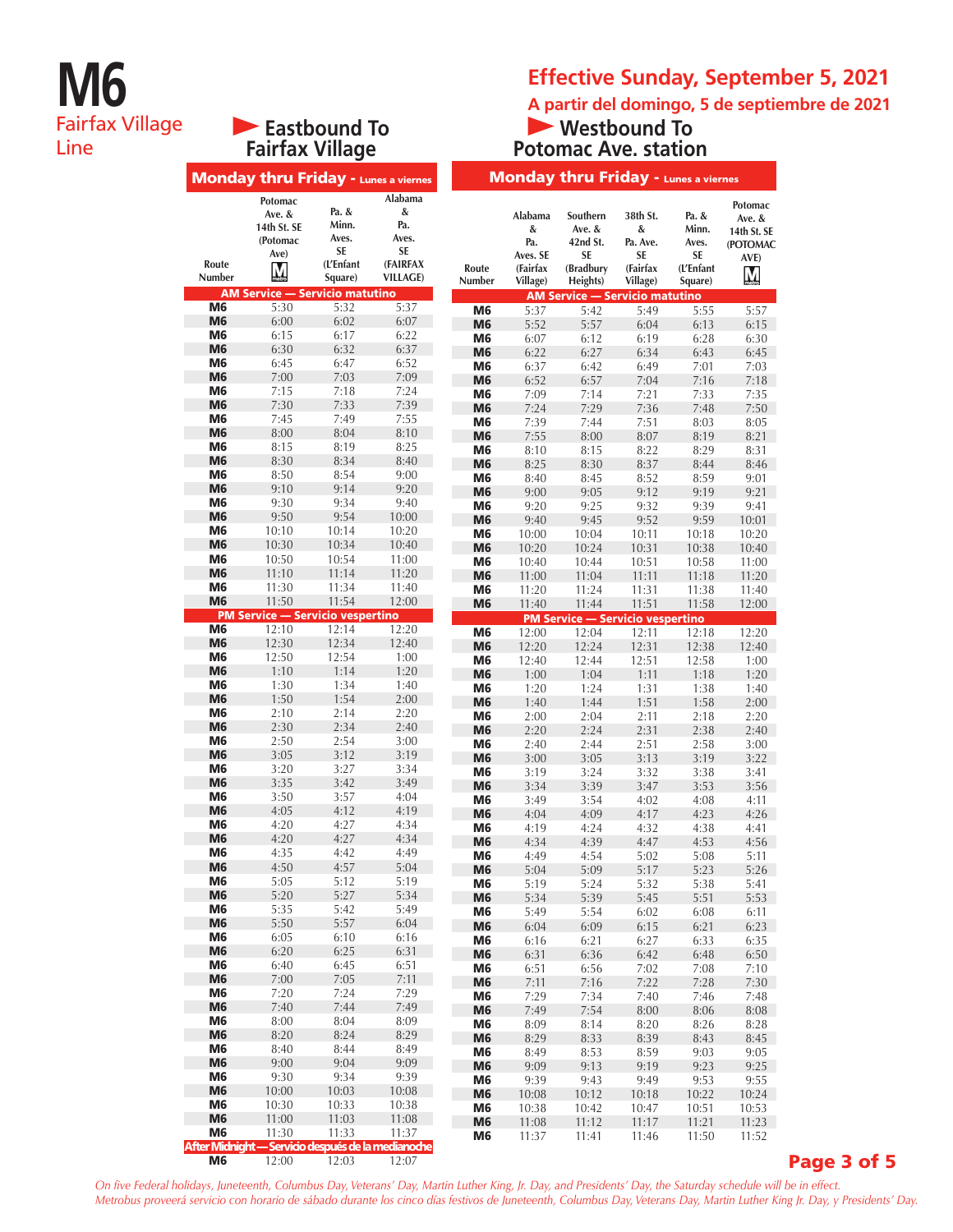## **Effective Sunday, September 5, 2021 A partir del domingo, 5 de septiembre de 2021**

## **Eastbound To Fairfax Village**

|                                  | <b>Saturday</b> - Sábados                                    |                                                       |                                                                   |                                  |                                                            | Saturday — Sábados                                              |                                                         |                                     |
|----------------------------------|--------------------------------------------------------------|-------------------------------------------------------|-------------------------------------------------------------------|----------------------------------|------------------------------------------------------------|-----------------------------------------------------------------|---------------------------------------------------------|-------------------------------------|
| Route<br>Number                  | Potomac<br>Ave.<br>&<br>14th St. SE<br>(Potomac<br>Ave)<br>Μ | Pa. &<br>Minn.<br>Aves.<br>SE<br>(L'Enfant<br>Square) | Alabama<br>&<br>Pa.<br>Aves.<br>SE<br>(FAIRFAX<br><b>VILLAGE)</b> | Route<br>Number                  | Alabama<br>&<br>Pa.<br>Aves.<br>SE<br>(Fairfax<br>Village) | Southern<br>Ave. $&$<br>42nd St.<br>SE<br>(Bradbury<br>Heights) | 38th St.<br>&<br>Pa. Ave.<br>SE<br>(Fairfax<br>Village) | P<br>٨<br>A<br>$(L^{\prime})$<br>Sq |
|                                  | <b>AM Service - Servicio matutino</b>                        |                                                       |                                                                   |                                  |                                                            | <b>AM Service - Servicio matut</b>                              |                                                         |                                     |
| M <sub>6</sub>                   | 6:00                                                         | 6:03                                                  | 6:07                                                              | M6                               | 5:37                                                       | 5:40                                                            | 5:45                                                    |                                     |
| M <sub>6</sub>                   | 6:30                                                         | 6:33                                                  | 6:37                                                              | M <sub>6</sub>                   | 6:07                                                       | 6:10                                                            | 6:15                                                    |                                     |
| M <sub>6</sub>                   | 7:00                                                         | 7:03                                                  | 7:07                                                              | M6                               | 6:37                                                       | 6:40                                                            | 6:45                                                    |                                     |
| M <sub>6</sub>                   | 7:30                                                         | 7:33                                                  | 7:37                                                              | M <sub>6</sub>                   | 7:07                                                       | 7:10                                                            | 7:15                                                    |                                     |
| M <sub>6</sub>                   | 8:00                                                         | 8:03                                                  | 8:08                                                              | M <sub>6</sub>                   | 7:37                                                       | 7:41                                                            | 7:47                                                    |                                     |
| M <sub>6</sub><br>M <sub>6</sub> | 8:20<br>8:40                                                 | 8:23<br>8:43                                          | 8:28<br>8:48                                                      | M <sub>6</sub><br>M <sub>6</sub> | 8:08<br>8:28                                               | 8:12<br>8:32                                                    | 8:18<br>8:38                                            |                                     |
| M <sub>6</sub>                   | 9:00                                                         | 9:03                                                  | 9:08                                                              | M <sub>6</sub>                   | 8:48                                                       | 8:52                                                            | 8:58                                                    |                                     |
| M <sub>6</sub>                   | 9:20                                                         | 9:23                                                  | 9:28                                                              | M <sub>6</sub>                   | 9:08                                                       | 9:12                                                            | 9:18                                                    |                                     |
| M <sub>6</sub>                   | 9:40                                                         | 9:43                                                  | 9:48                                                              | M <sub>6</sub>                   | 9:28                                                       | 9:32                                                            | 9:38                                                    |                                     |
| M <sub>6</sub>                   | 10:00                                                        | 10:03                                                 | 10:08                                                             | M <sub>6</sub>                   | 9:48                                                       | 9:52                                                            | 9:58                                                    | 1                                   |
| M <sub>6</sub>                   | 10:20                                                        | 10:23                                                 | 10:28                                                             | M <sub>6</sub>                   | 10:08                                                      | 10:12                                                           | 10:18                                                   | $\mathbf{1}$                        |
| M <sub>6</sub>                   | 10:40                                                        | 10:43                                                 | 10:48                                                             | M <sub>6</sub>                   | 10:28                                                      | 10:32                                                           | 10:38                                                   | 1                                   |
| M <sub>6</sub>                   | 11:00                                                        | 11:03                                                 | 11:08                                                             | M <sub>6</sub>                   | 10:48                                                      | 10:53                                                           | 10:59                                                   | 1                                   |
| M <sub>6</sub>                   | 11:20                                                        | 11:23                                                 | 11:28                                                             | M6                               | 11:08                                                      | 11:13                                                           | 11:19                                                   | 1                                   |
| M <sub>6</sub>                   | 11:40<br><b>PM Service - Servicio vespertino</b>             | 11:43                                                 | 11:48                                                             | M <sub>6</sub><br>M <sub>6</sub> | 11:28<br>11:48                                             | 11:33                                                           | 11:39                                                   | 1<br>1                              |
| M <sub>6</sub>                   | 12:00                                                        | 12:04                                                 | 12:10                                                             |                                  |                                                            | 11:53<br><b>PM Service - Servicio vesper</b>                    | 11:59                                                   |                                     |
| M <sub>6</sub>                   | 12:20                                                        | 12:24                                                 | 12:30                                                             | M <sub>6</sub>                   | 12:10                                                      | 12:15                                                           | 12:21                                                   | 1                                   |
| M <sub>6</sub>                   | 12:40                                                        | 12:44                                                 | 12:50                                                             | M <sub>6</sub>                   | 12:30                                                      | 12:35                                                           | 12:41                                                   |                                     |
| M <sub>6</sub>                   | 1:00                                                         | 1:04                                                  | 1:10                                                              | M6                               | 12:50                                                      | 12:55                                                           | 1:01                                                    |                                     |
| M <sub>6</sub>                   | 1:20                                                         | 1:24                                                  | 1:30                                                              | M <sub>6</sub>                   | 1:10                                                       | 1:15                                                            | 1:21                                                    |                                     |
| M <sub>6</sub>                   | 1:40                                                         | 1:44                                                  | 1:50                                                              | M6                               | 1:30                                                       | 1:35                                                            | 1:41                                                    |                                     |
| M <sub>6</sub>                   | 2:00                                                         | 2:04                                                  | 2:10                                                              | M <sub>6</sub>                   | 1:50                                                       | 1:55                                                            | 2:01                                                    |                                     |
| M <sub>6</sub><br>M <sub>6</sub> | 2:20                                                         | 2:24<br>2:44                                          | 2:30<br>2:50                                                      | M <sub>6</sub><br>M <sub>6</sub> | 2:10                                                       | 2:15<br>2:35                                                    | 2:21                                                    |                                     |
| M <sub>6</sub>                   | 2:40<br>3:00                                                 | 3:04                                                  | 3:10                                                              | M6                               | 2:30<br>2:50                                               | 2:55                                                            | 2:41<br>3:01                                            |                                     |
| M <sub>6</sub>                   | 3:20                                                         | 3:24                                                  | 3:30                                                              | M <sub>6</sub>                   | 3:10                                                       | 3:15                                                            | 3:21                                                    |                                     |
| M <sub>6</sub>                   | 3:40                                                         | 3:44                                                  | 3:50                                                              | M6                               | 3:30                                                       | 3:35                                                            | 3:41                                                    |                                     |
| M <sub>6</sub>                   | 4:00                                                         | 4:04                                                  | 4:10                                                              | M <sub>6</sub>                   | 3:50                                                       | 3:55                                                            | 4:01                                                    |                                     |
| M <sub>6</sub>                   | 4:20                                                         | 4:24                                                  | 4:30                                                              | M <sub>6</sub>                   | 4:10                                                       | 4:15                                                            | 4:21                                                    |                                     |
| M <sub>6</sub>                   | 4:40                                                         | 4:44                                                  | 4:50                                                              | M <sub>6</sub>                   | 4:30                                                       | 4:35                                                            | 4:41                                                    |                                     |
| M <sub>6</sub>                   | 5:00                                                         | 5:04                                                  | 5:10                                                              | M <sub>6</sub>                   | 4:50                                                       | 4:55                                                            | 5:01                                                    |                                     |
| M <sub>6</sub>                   | 5:20                                                         | 5:24                                                  | 5:30                                                              | M <sub>6</sub>                   | 5:10                                                       | 5:15                                                            | 5:21                                                    |                                     |
| M <sub>6</sub><br>M <sub>6</sub> | 5:40<br>6:00                                                 | 5:44<br>6:04                                          | 5:50<br>6:10                                                      | M <sub>6</sub><br>M <sub>6</sub> | 5:30<br>5:50                                               | 5:35<br>5:55                                                    | 5:41<br>6:01                                            |                                     |
| M <sub>6</sub>                   | 6:20                                                         | 6:24                                                  | 6:30                                                              | M <sub>6</sub>                   | 6:10                                                       | 6:14                                                            | 6:20                                                    |                                     |
| M6                               | 6:40                                                         | 6:44                                                  | 6:50                                                              | M <sub>6</sub>                   | 6:30                                                       | 6:34                                                            | 6:40                                                    |                                     |
| M <sub>6</sub>                   | 7:00                                                         | 7:04                                                  | 7:10                                                              | M <sub>6</sub>                   | 6:50                                                       | 6:54                                                            | 7:00                                                    |                                     |
| M6                               | 7:20                                                         | 7:24                                                  | 7:30                                                              | M <sub>6</sub>                   | 7:10                                                       | 7:14                                                            | 7:20                                                    |                                     |
| M <sub>6</sub>                   | 7:40                                                         | 7:44                                                  | 7:50                                                              | M6                               | 7:30                                                       | 7:34                                                            | 7:40                                                    |                                     |
| M6                               | 8:00                                                         | 8:04                                                  | 8:10                                                              | M <sub>6</sub>                   | 7:50                                                       | 7:54                                                            | 8:00                                                    |                                     |
| M <sub>6</sub>                   | 8:20                                                         | 8:24                                                  | 8:30                                                              | M6                               | 8:10                                                       | 8:14                                                            | 8:20                                                    |                                     |
| M6<br>M <sub>6</sub>             | 8:40<br>9:00                                                 | 8:44<br>9:04                                          | 8:50<br>9:10                                                      | M <sub>6</sub><br>M6             | 8:30<br>8:50                                               | 8:34<br>8:54                                                    | 8:40<br>9:00                                            |                                     |
| M <sub>6</sub>                   | 9:30                                                         | 9:32                                                  | 9:36                                                              | M <sub>6</sub>                   | 9:10                                                       | 9:14                                                            | 9:20                                                    |                                     |
| M <sub>6</sub>                   | 10:00                                                        | 10:02                                                 | 10:06                                                             | M6                               | 9:36                                                       | 9:40                                                            | 9:46                                                    |                                     |
| M6                               | 10:30                                                        | 10:32                                                 | 10:36                                                             | M <sub>6</sub>                   | 10:06                                                      | 10:10                                                           | 10:16                                                   | 1                                   |
| M <sub>6</sub>                   | 11:00                                                        | 11:02                                                 | 11:06                                                             | M6                               | 10:36                                                      | 10:40                                                           | 10:46                                                   | 1                                   |
| M6                               | 11:30                                                        | 11:32                                                 | 11:36                                                             | M <sub>6</sub>                   | 11:06                                                      | 11:10                                                           | 11:16                                                   | 1                                   |
|                                  | After Midnight - Servicio después de la medianoche           |                                                       |                                                                   | M6                               | 11:36                                                      | 11:40                                                           | 11:46                                                   | 1                                   |
| M <sub>6</sub>                   | 12:00                                                        | 12:02                                                 | 12:06                                                             | <b>After Midnight -</b>          |                                                            | Servicio después de l                                           |                                                         |                                     |

### **Westbound To Potomac Ave. station**

|                |              | əaturuay                                           |                       | ábados             |                                  |
|----------------|--------------|----------------------------------------------------|-----------------------|--------------------|----------------------------------|
|                | Alabama<br>& | Southern                                           | 38th St.              | Pa. &              | Potomac<br>Ave. &<br>14th St. SE |
|                | Pa.          | Ave. &                                             | &                     | Minn.              | $(PO-$                           |
|                | Aves.<br>SE  | 42nd St.<br><b>SE</b>                              | Pa. Ave.<br><b>SE</b> | Aves.<br><b>SE</b> | <b>TOMAC</b>                     |
| Route          | (Fairfax     | (Bradbury                                          | (Fairfax              | (L'Enfant          | AVE)                             |
| Number         | Village)     | Heights)                                           | Village)              | Square)            | М                                |
|                |              | <b>AM Service - Servicio matutino</b>              |                       |                    |                                  |
| M <sub>6</sub> | 5:37         | 5:40                                               | 5:45                  | 5:50               | 5:52                             |
| M <sub>6</sub> | 6:07         | 6:10                                               | 6:15                  | 6:20               | 6:22                             |
| M6             | 6:37         | 6:40                                               | 6:45                  | 6:50               | 6:52                             |
| M <sub>6</sub> | 7:07         | 7:10                                               | 7:15                  | 7:20               | 7:22                             |
| M6             | 7:37         | 7:41                                               | 7:47                  | 7:53               | 7:55                             |
| M <sub>6</sub> | 8:08         | 8:12                                               | 8:18                  | 8:24               | 8:26                             |
| M6             | 8:28         | 8:32                                               | 8:38                  | 8:44               | 8:46                             |
| M <sub>6</sub> | 8:48         | 8:52                                               | 8:58                  | 9:04               | 9:06                             |
| M6             | 9:08         | 9:12                                               | 9:18                  | 9:24               | 9:26                             |
| M <sub>6</sub> | 9:28         | 9:32                                               | 9:38                  | 9:44               | 9:46                             |
| M6             | 9:48         | 9:52                                               | 9:58                  | 10:04              | 10:06                            |
| M <sub>6</sub> | 10:08        | 10:12                                              | 10:18                 | 10:24              | 10:26                            |
| M6             | 10:28        | 10:32                                              | 10:38                 | 10:44              | 10:46                            |
| M <sub>6</sub> | 10:48        | 10:53                                              | 10:59                 | 11:05              | 11:07                            |
| M6             | 11:08        | 11:13                                              | 11:19                 | 11:25              | 11:27                            |
| M <sub>6</sub> | 11:28        | 11:33                                              | 11:39                 | 11:45              | 11:47                            |
| M <sub>6</sub> | 11:48        | 11:53                                              | 11:59                 | 12:05              | 12:07                            |
|                |              | <b>PM Service - Servicio vespertino</b>            |                       |                    |                                  |
| M <sub>6</sub> | 12:10        | 12:15                                              | 12:21                 | 12:27              | 12:29                            |
| M <sub>6</sub> | 12:30        | 12:35                                              | 12:41                 | 12:47              | 12:49                            |
| M6             | 12:50        | 12:55                                              | 1:01                  | 1:07               | 1:09                             |
| M <sub>6</sub> | 1:10         | 1:15                                               | 1:21                  | 1:27               | 1:29                             |
| M6             | 1:30         | 1:35                                               | 1:41                  | 1:47               | 1:49                             |
| M <sub>6</sub> | 1:50         | 1:55                                               | 2:01                  | 2:07               | 2:09                             |
| M6             | 2:10         | 2:15                                               | 2:21                  | 2:27               | 2:29                             |
| M <sub>6</sub> | 2:30         | 2:35                                               | 2:41                  | 2:47               | 2:49                             |
| M6             | 2:50         | 2:55                                               | 3:01                  | 3:07               | 3:09                             |
| M <sub>6</sub> | 3:10         | 3:15                                               | 3:21                  | 3:27               | 3:29                             |
| M6             | 3:30         | 3:35                                               | 3:41                  | 3:47               | 3:49                             |
| M <sub>6</sub> | 3:50         | 3:55                                               | 4:01                  | 4:07               | 4:09                             |
| M6             | 4:10         | 4:15                                               | 4:21                  | 4:27               | 4:29                             |
| M <sub>6</sub> | 4:30         | 4:35                                               | 4:41                  | 4:47               | 4:49                             |
| M6             | 4:50         | 4:55                                               | 5:01                  | 5:07               | 5:09                             |
| M <sub>6</sub> | 5:10         | 5:15                                               | 5:21                  | 5:27               | 5:29                             |
| M6             | 5:30         | 5:35                                               | 5:41                  | 5:47               | 5:49                             |
| M <sub>6</sub> | 5:50         | 5:55                                               | 6:01                  | 6:07               | 6:09                             |
| M6             | 6:10         | 6:14                                               | 6:20                  | 6:25               | 6:27                             |
| M <sub>6</sub> | 6:30         | 6:34                                               | 6:40                  | 6:45               | 6:47                             |
| M6             | 6:50         | 6:54                                               | 7:00                  | 7:05               | 7:07                             |
| M6             | 7:10         | 7:14                                               | 7:20                  | 7:25               | 7:27                             |
| M6             | 7:30         | 7:34                                               | 7:40                  | 7:45               | 7:47                             |
| M6             | 7:50         | 7:54                                               | 8:00                  | 8:05               | 8:07                             |
| M6             | 8:10         | 8:14                                               | 8:20                  | 8:25               | 8:27                             |
| M <sub>6</sub> | 8:30         | 8:34                                               | 8:40                  | 8:45               | 8:47                             |
| M <sub>6</sub> | 8:50         | 8:54                                               | 9:00                  | 9:05               | 9:07                             |
| M6             | 9:10         | 9:14                                               | 9:20                  | 9:25               | 9:27                             |
| M6             | 9:36         | 9:40                                               | 9:46                  | 9:51               | 9:53                             |
| M <sub>6</sub> | 10:06        | 10:10                                              | 10:16                 | 10:21              | 10:23                            |
| M6             | 10:36        | 10:40                                              | 10:46                 | 10:51              | 10:53                            |
| M <sub>6</sub> | 11:06        | 11:10                                              | 11:16                 | 11:21              | 11:23                            |
| M6             | 11:36        | 11:40                                              | 11:46                 | 11:51              | 11:53                            |
|                |              | After Midnight — Servicio después de la medianoche |                       |                    |                                  |

**M6/** 12:06 12:10 12:16

#### Page 4 of 5

*On five Federal holidays, Juneteenth, Columbus Day, Veterans' Day, Martin Luther King, Jr. Day, and Presidents' Day, the Saturday schedule will be in effect. Metrobus proveerá servicio con horario de sábado durante los cinco días festivos de Juneteenth, Columbus Day, Veterans Day, Martin Luther King Jr. Day, y Presidents' Day.*